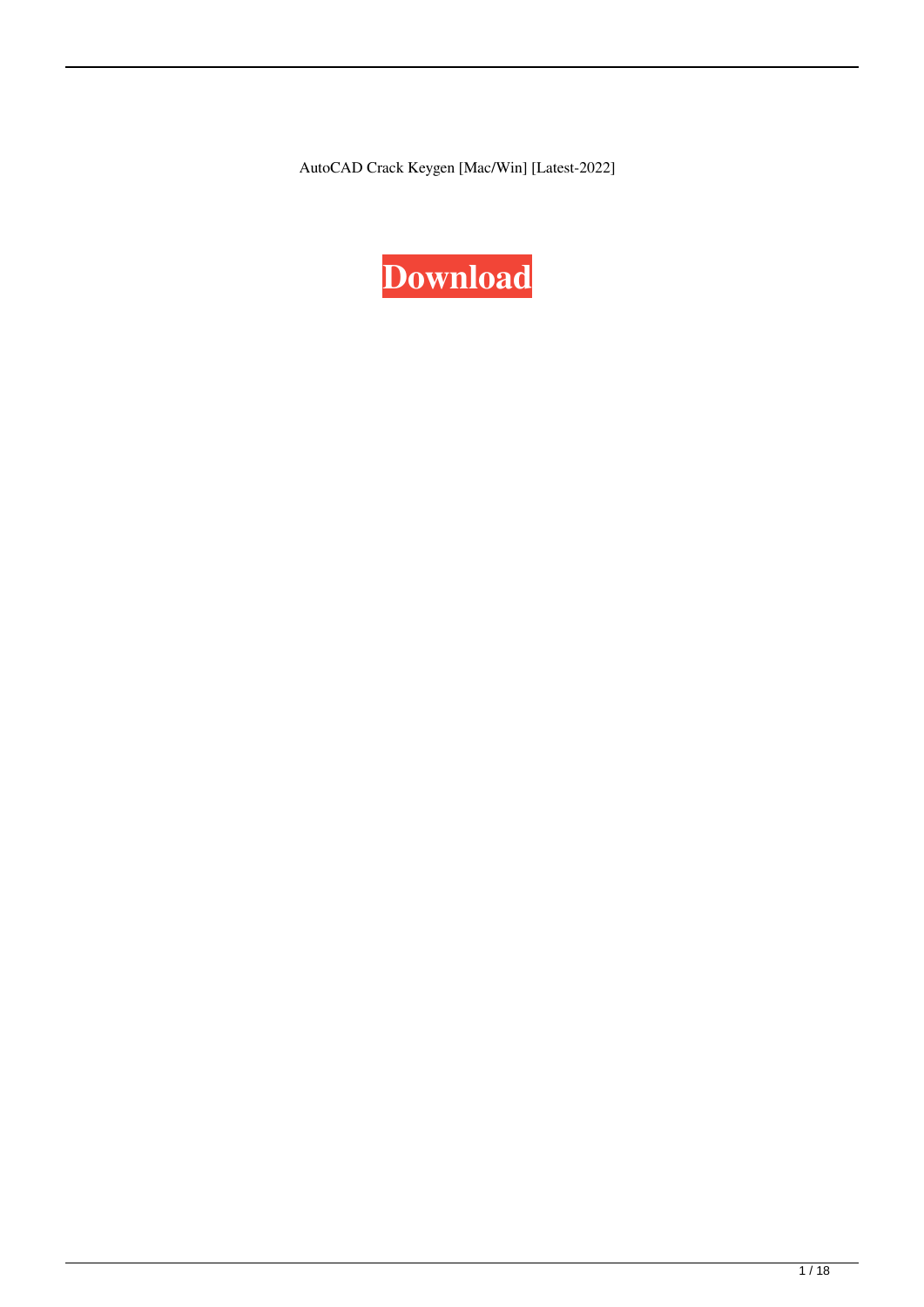AutoCAD is used for architectural and engineering design, creation of blueprints and models, advanced welding, architectural animation, mechanical drawing and technical drafting. Users of AutoCAD who design and draft physical products may be interested in the categories of "product" and "product engineering". AutoCAD is the most widely used commercial software for architectural, engineering, and technical drafting in the world. It is estimated that more than 12 million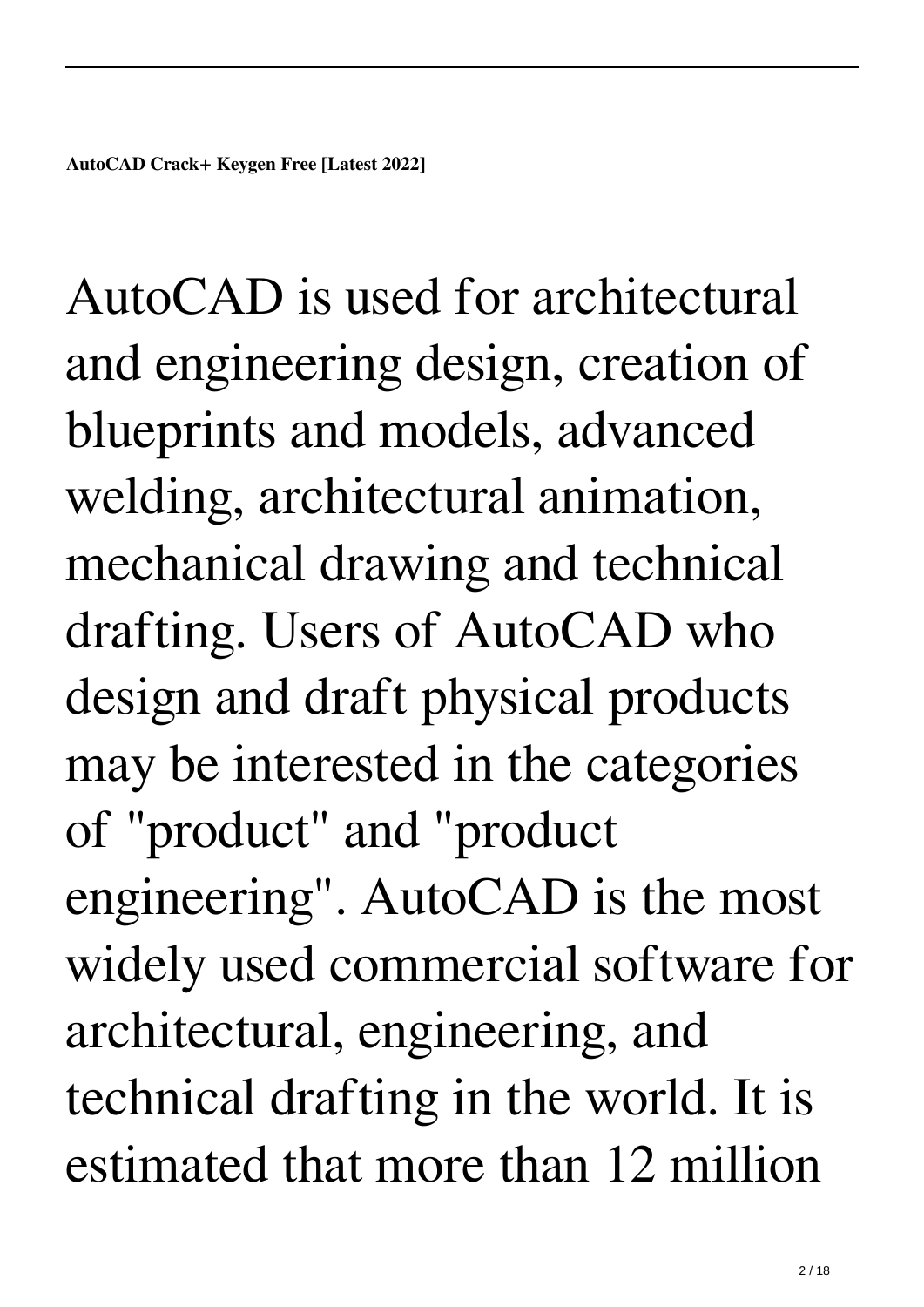people are using the software around the world. Origin In the late 1960s, the M.I.T.S. Computer Graphics Laboratory developed a method to display multi-dimensional computer models by projecting lines on a twodimensional surface. This work was widely disseminated by the publication of the book "The Hogde Hogdemann" (English title: "Projecting three-dimensional geometry on the two-dimensional plane"). An improved version of the "Hogde Hogdemann" method was developed at the CADLAB of the

Oak Ridge National Laboratory. This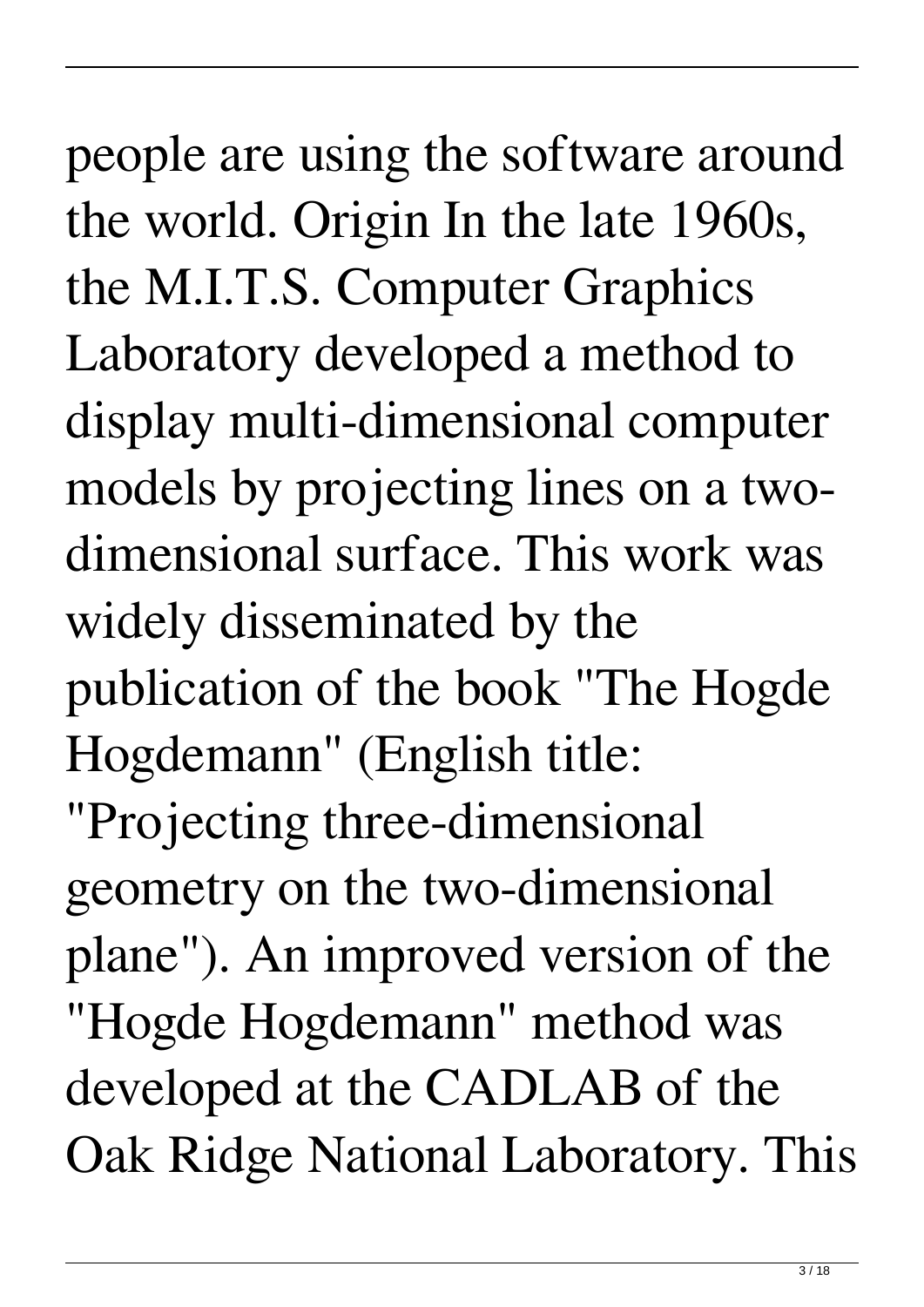method was later used in industry by several companies and universities. In 1975, a project was started at the CADLAB of the University of Texas at Austin to develop a software tool to simulate large scale industrial plants. CADLAB was also involved in creating a related software tool, Computer-aided architecture (CAA), to simulate architectural plants. At the end of the 1970s, Xerox PARC created a similar system, but as a tool for the archival storage of documents and models. This system, the Archives Utility System, stored CAD models of parts of a car in three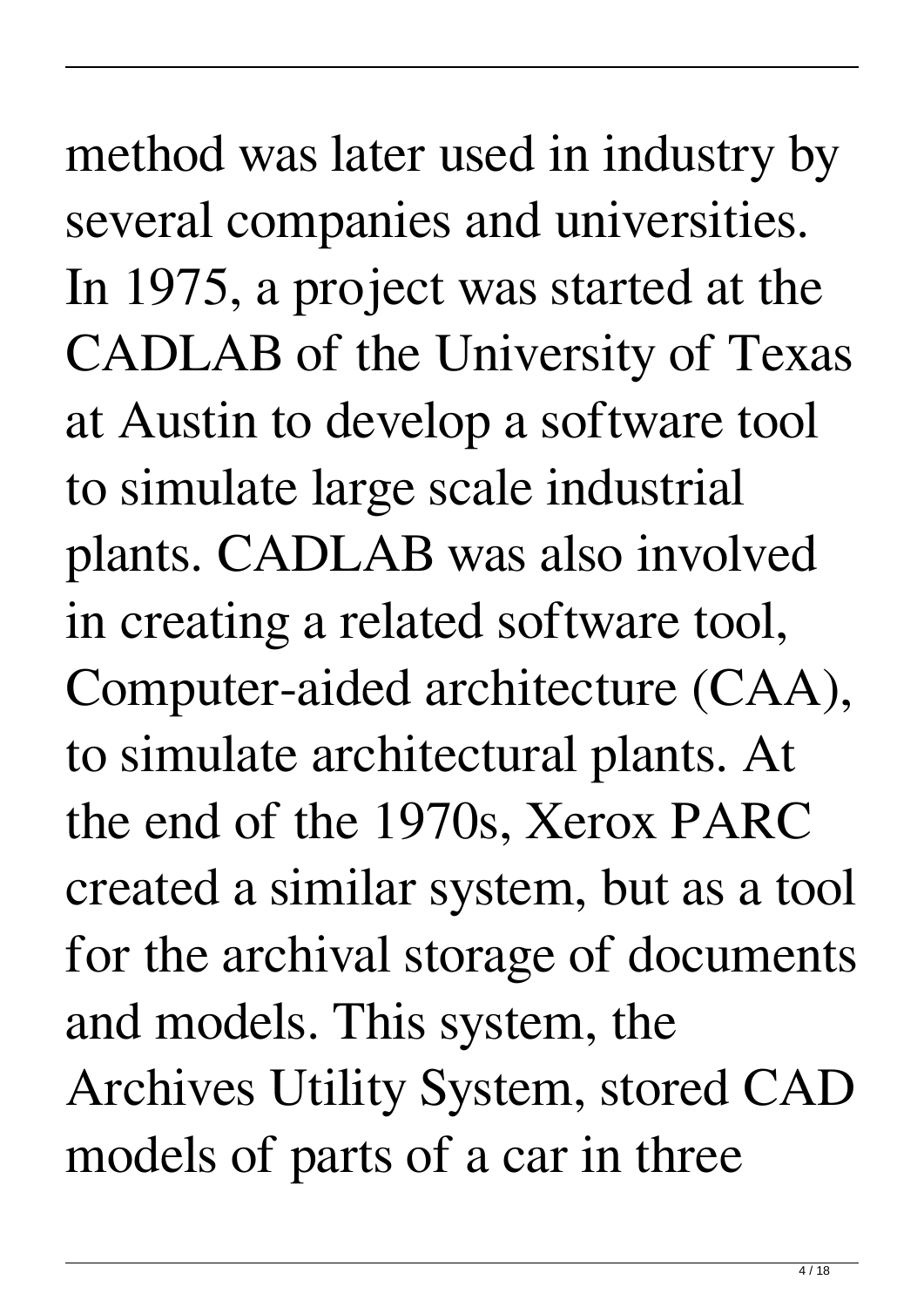dimensions. The surface was a flat plane, one was simply projected on a plane, and the third dimension was perpendicular to the plane. In 1981, AutoCAD was introduced by the company that would later become Autodesk Inc. The development of the application was done by a young Canadian developer, a graduate of the University of Waterloo named John Walker. Walker was an officer of another small software development company called Newtonsoft, which would later be purchased by Autodesk. Competition and market share A number of free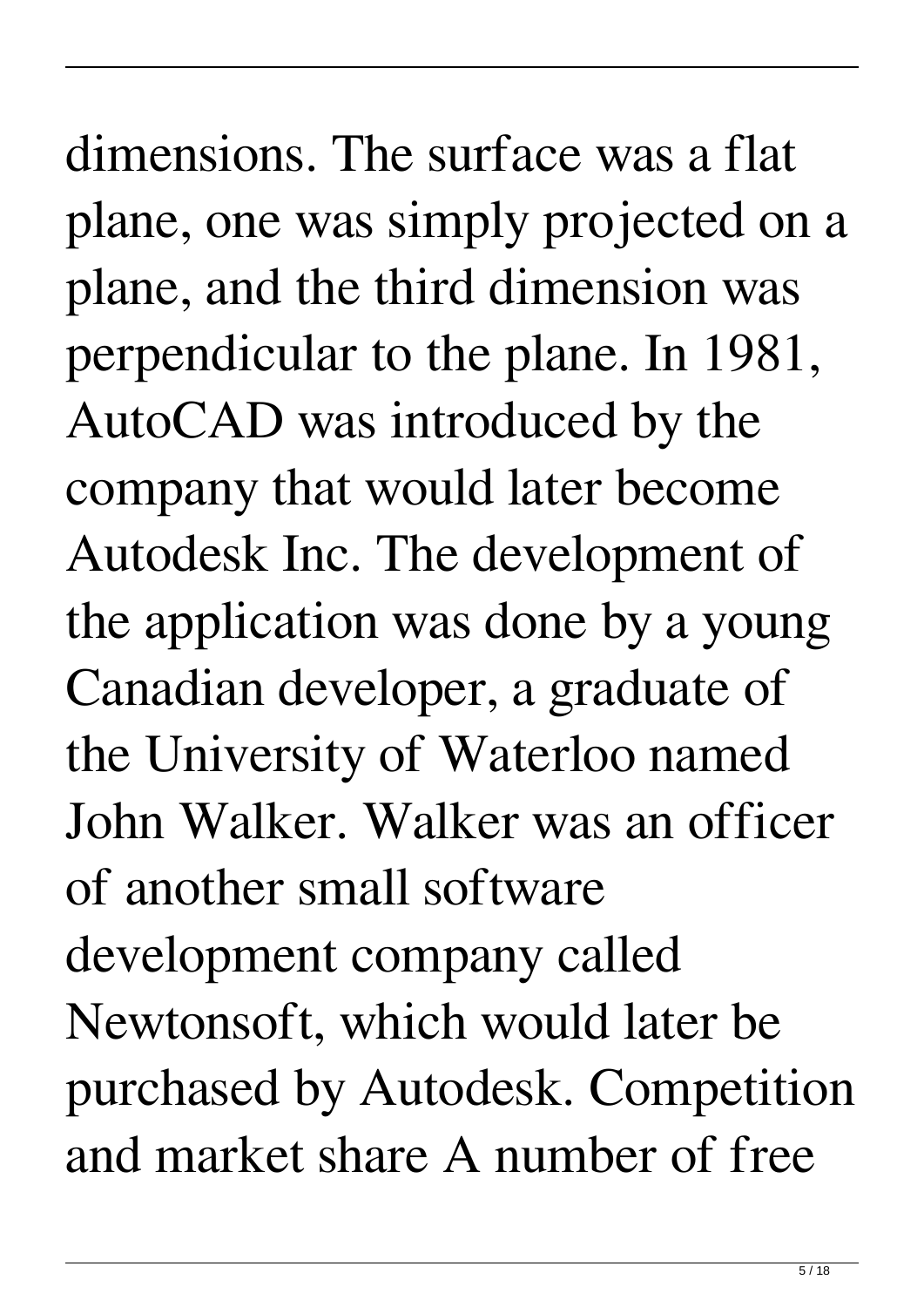and open source competitors exist to AutoCAD, such as SketchUp and FreeCAD. The following is a list of companies that make CAD software. Function: Computer-aided design (CAD) Uses: Architecture, Engineering, Drafting, and Animation History:

**AutoCAD Crack+ For PC**

The largest group of users are the software developers, which makes a variety of the application and add-on products for AutoCAD Full Crack. AutoCAD Activation Code's ability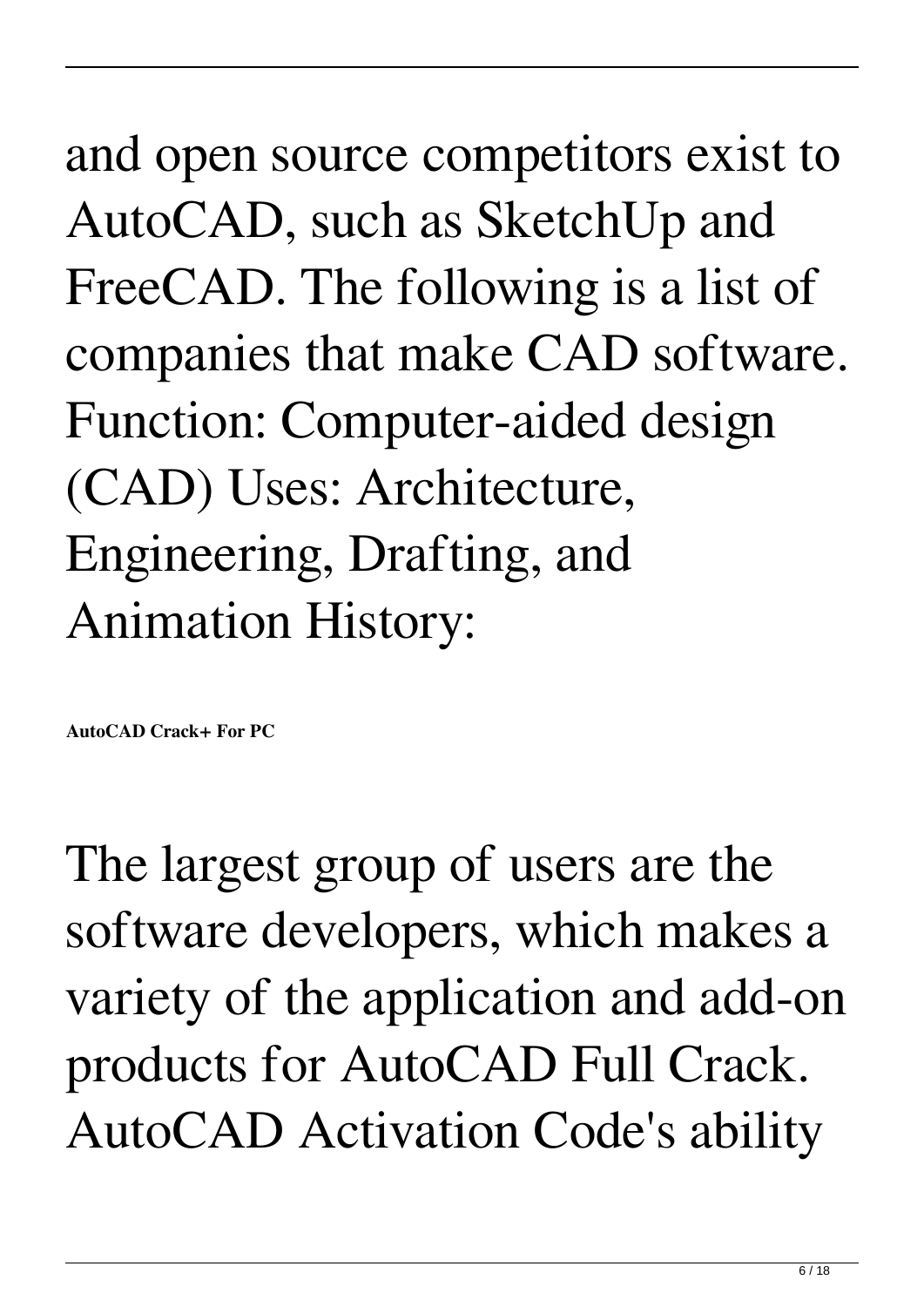to import and export DXF files allows it to be embedded in non-AutoCAD Torrent Download products, thus making it a development tool for applications that use DXF to store the information. Products Autodesk AutoCAD is a 2D drafting and architectural design application released on January 20, 1997. The first version, AutoCAD LT, was intended for use with the Windows operating system. This version was a low cost alternative to other professional CAD software such as CADAM, and had low limits on how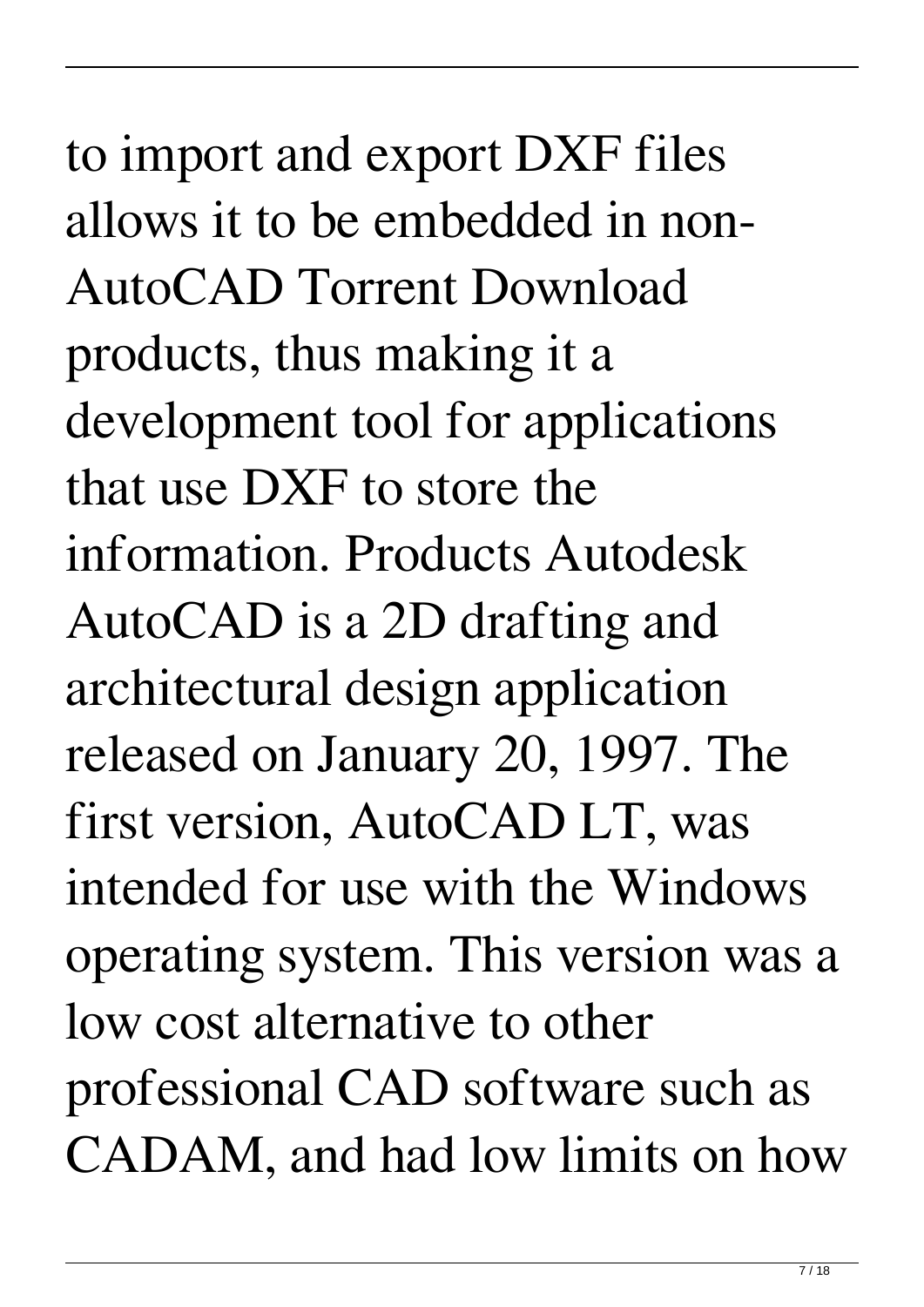many people and things could be drawn on screen at the same time. The first AutoCAD version for Mac OS X was released in April 1999. The first release of AutoCAD for the Linux operating system was in December 1999. AutoCAD Architecture is AutoCAD's architectural design application released in 2004. It uses the DXF export and import feature of AutoCAD and is intended to be used as a design tool for architects. AutoCAD Civil 3D is AutoCAD's Civil Engineering and Infrastructure design application released in 2008.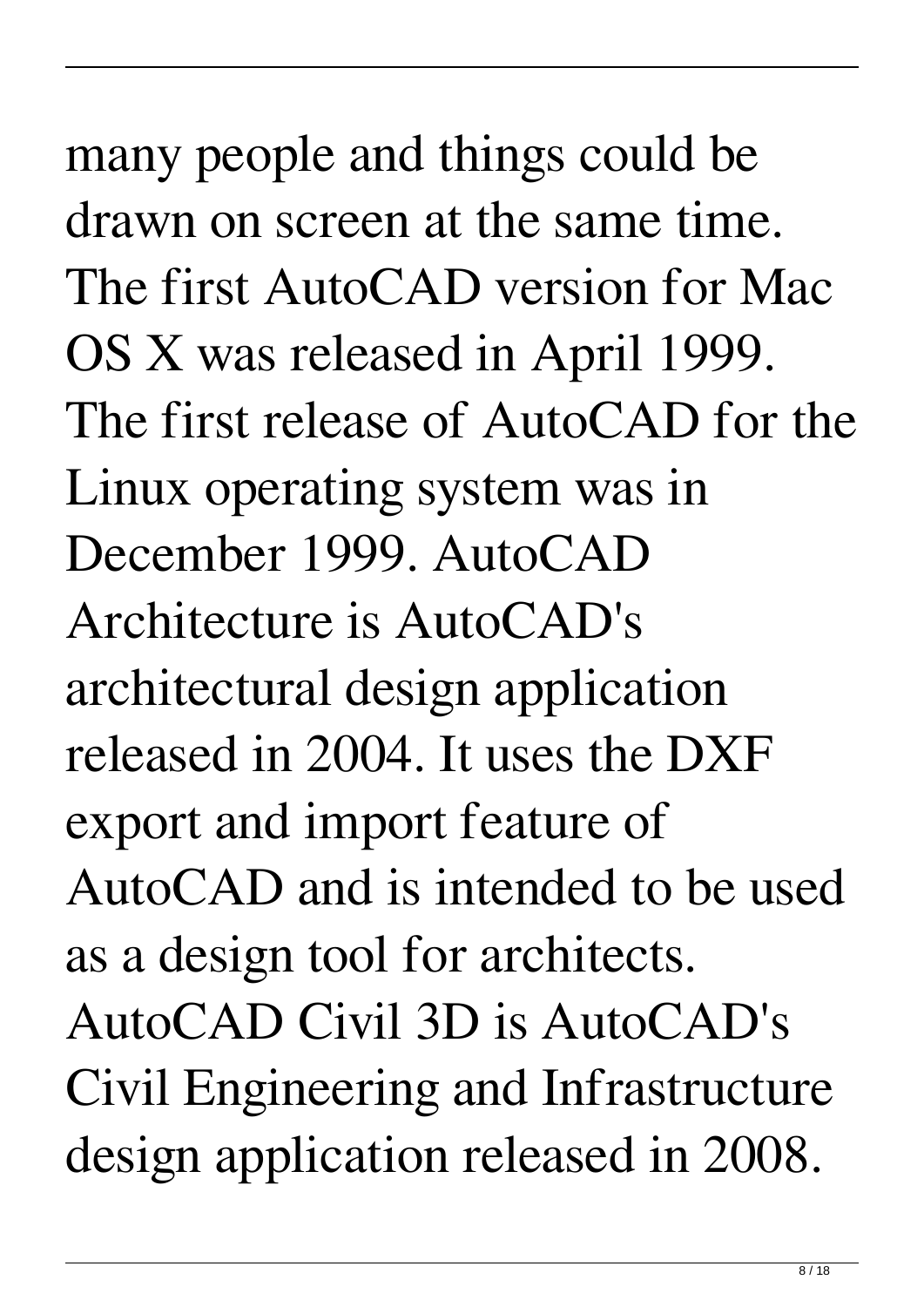AutoCAD Architecture 2014 is AutoCAD's Architectural Design application for AutoCAD 2015. History AutoCAD is developed by Autodesk. Autodesk started developing the AutoCAD product in 1989. The first version of AutoCAD was released in 1991 and was a DOS application. Autodesk first released AutoCAD in a graphical environment in 1994. This application was originally named DWG Viewer, but was renamed to AutoCAD in 1995. In 1995 Autodesk developed the AutoCAD first version for Microsoft Windows.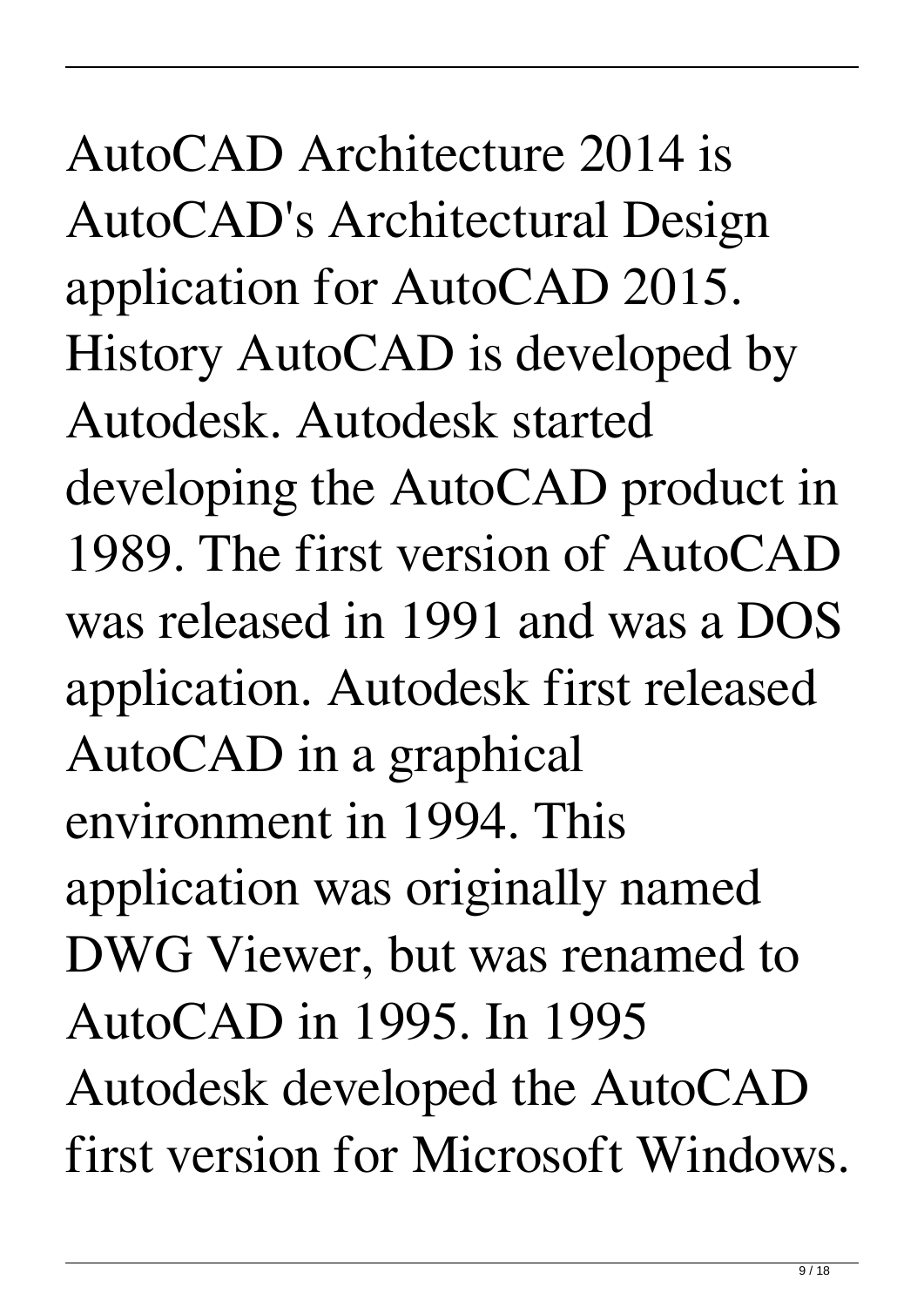This first version of AutoCAD was based on AutoLISP, a programming language that was an adaptation of LISP. AutoCAD in Windows was a single user license application which was distributed for free. AutoCAD LT (autodesk LT) was Autodesk's low-cost 3D architectural design application. It was released in 1995. AutoCAD LT was free for single user licenses. AutoCAD Architecture is Autodesk's 3D architectural design application for AutoCAD that was released in 2004. AutoCAD Civil 3D is Autodesk's 3D Civil Engineering and Infrastructure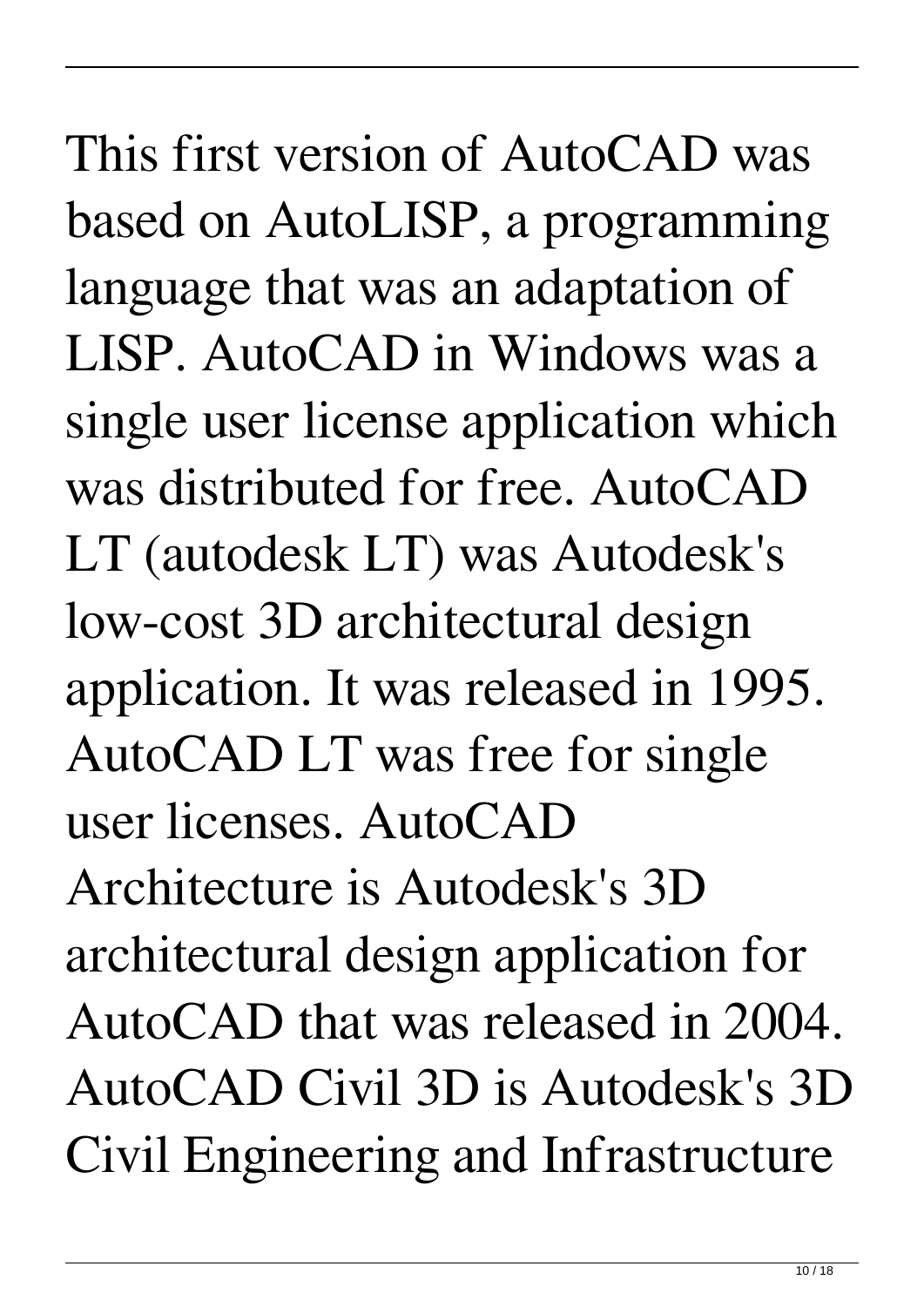## design application that was a1d647c40b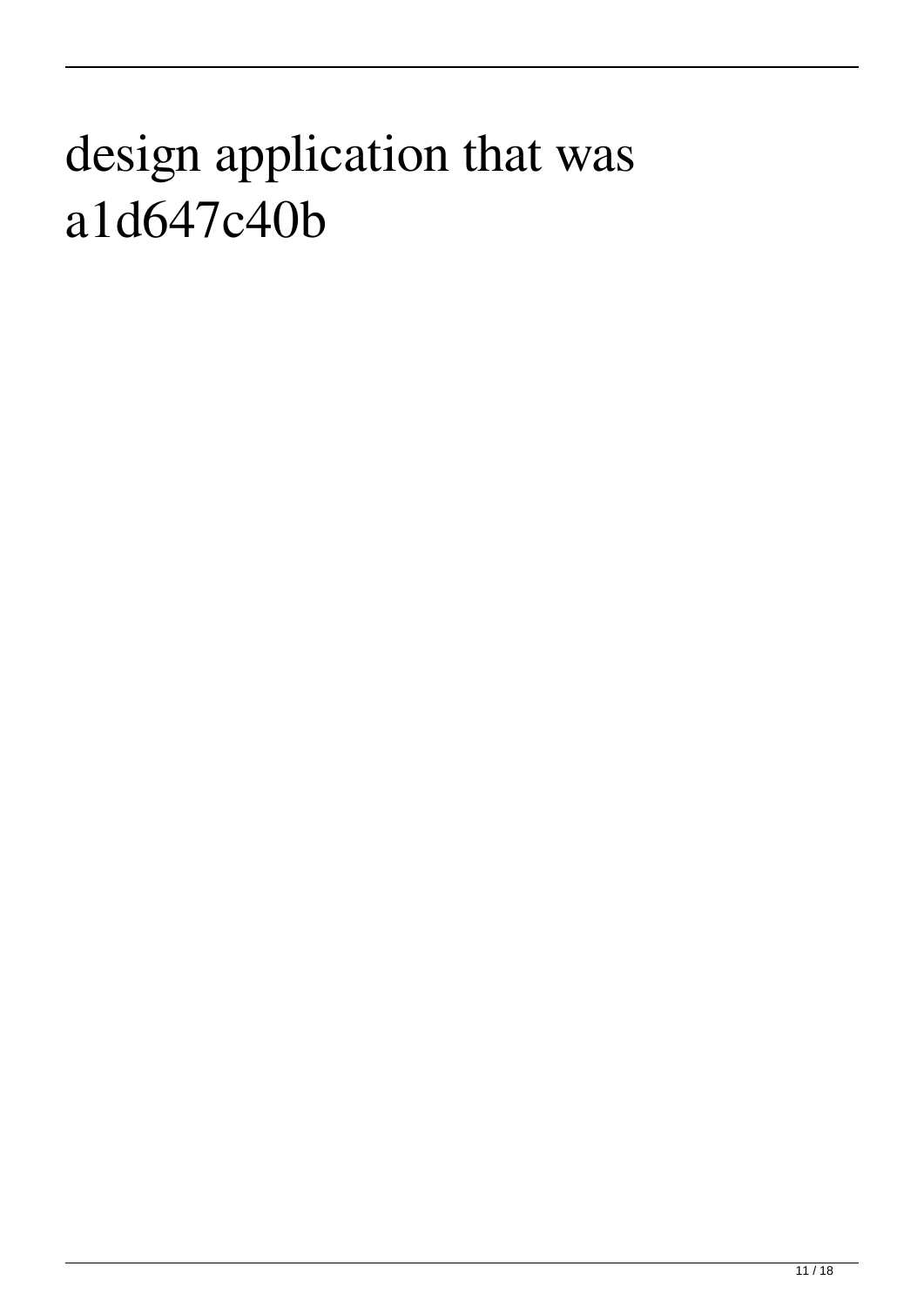## Open the registry key: HKEY\_LOC AL\_MACHINE\SOFTWARE\Auto desk\Autocad\Win64\10.0\Release\ AutoCAD.chm Add to the value: 9FC3AFC0.0.0.2 -code Add a value: key value Type: REG\_SZ Code:

**What's New in the AutoCAD?**

Drafting: Add the new industry standard, the direct callout line. It's intuitive to use, and it works in all the same ways as a callout. Drafting has never been easier or more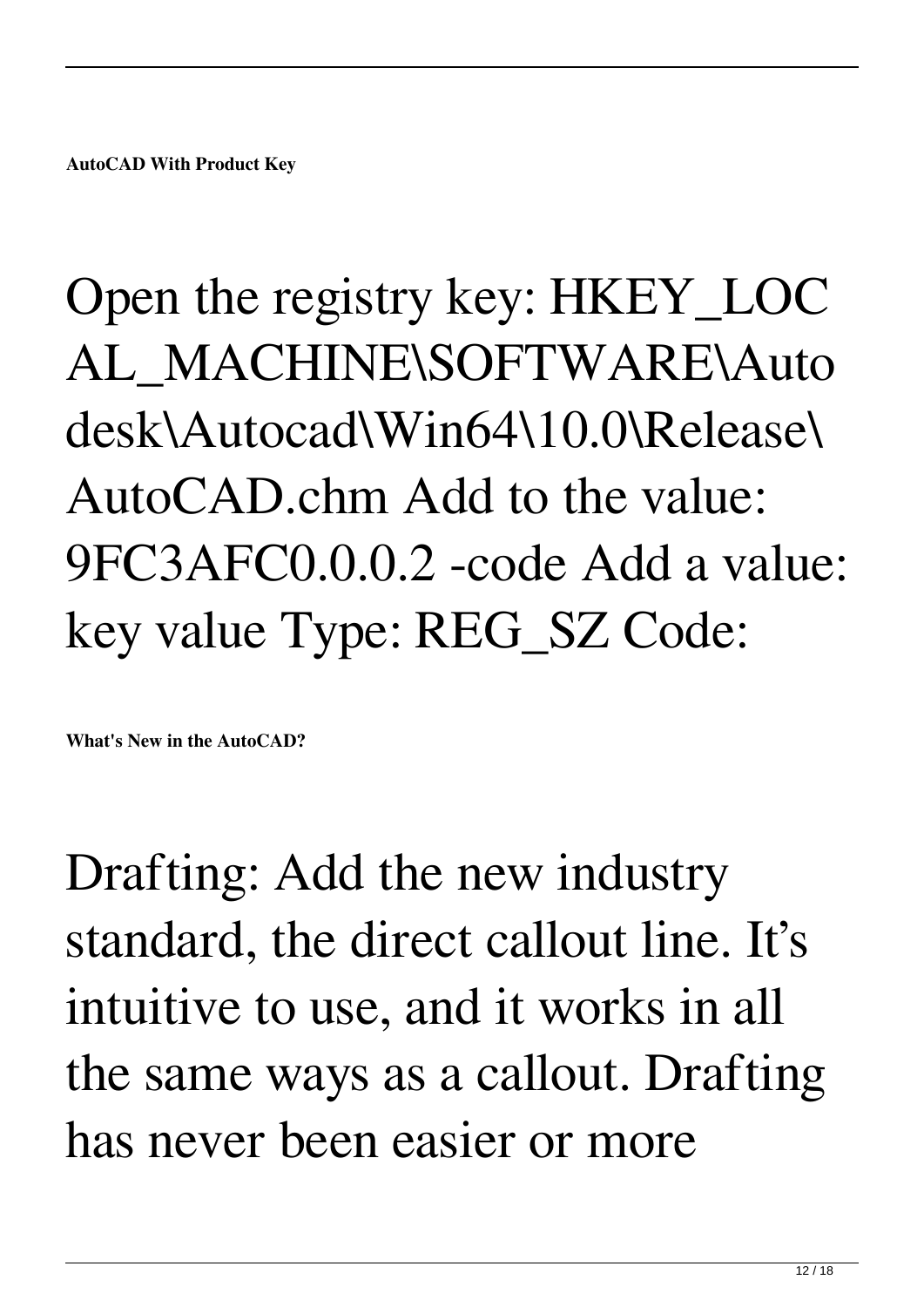## accurate. (video: 1:40 min.) Drafting Utility: The new Drafting Utility has many new features. Create 3D shapes by using a 2D reference. Draw lines through multiple reference points, and update the position of a selected point. (video: 1:08 min.) Multiview: Autodesk® Revit® software now allows you to view Revit® models from multiple angles simultaneously. You can navigate the model with the click of a button, and you can view the model in multiple viewports on screen. See what you missed before! (video: 3:44 min.) Add, Update, and Delete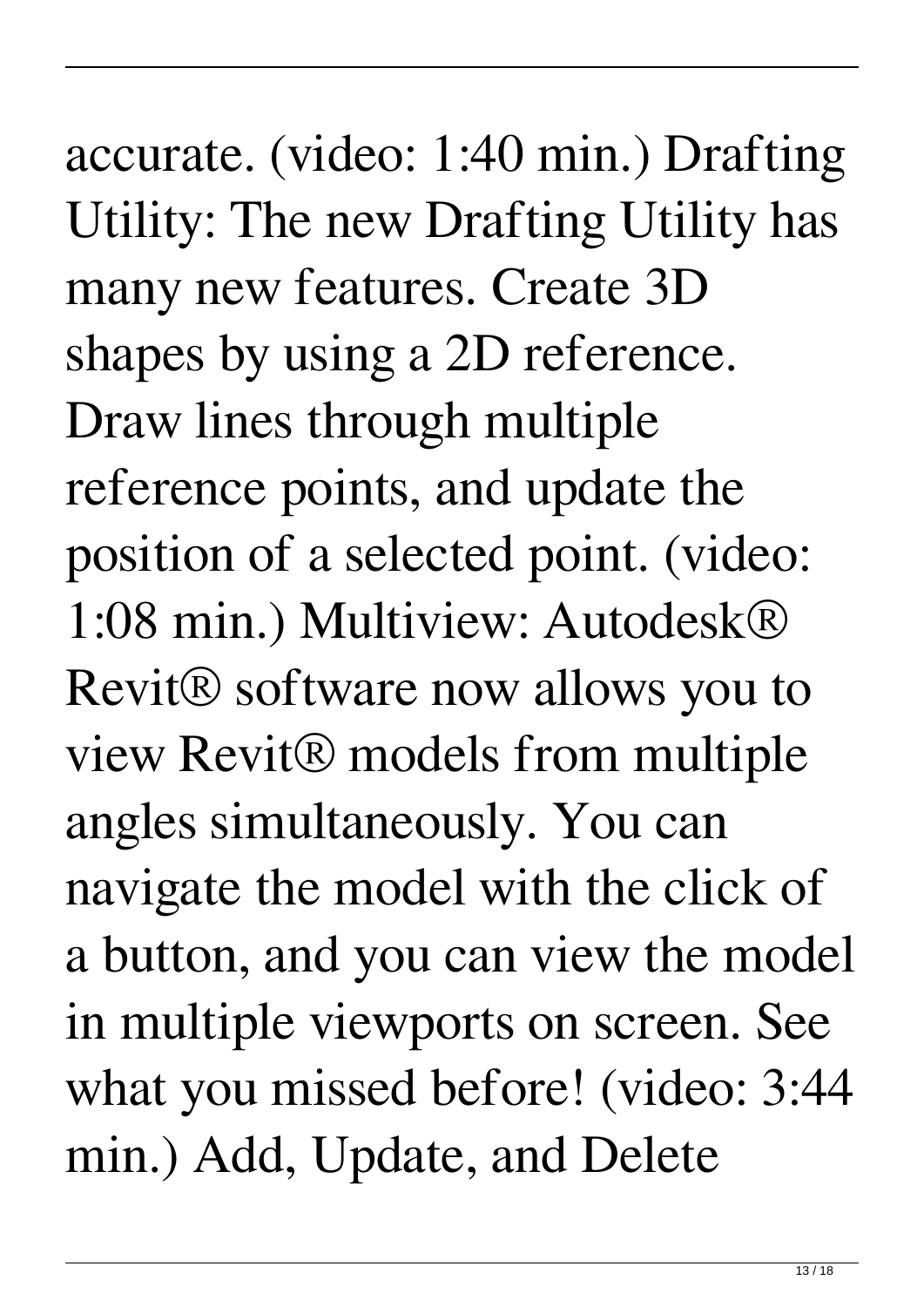## Profiles: Revit® software now lets you add, edit, and delete user profiles. You can specify the settings of individual commands in each profile. You can also customize default profiles. Autodesk® Exchange: Autodesk® Exchange enables you to share your 3D models with the Autodesk® community. You can import 3D models you've created with other applications into Revit®. Your shared models can be modified by other Autodesk users. They can see all your changes and suggestions immediately. (video: 3:07 min.) Environmental Settings: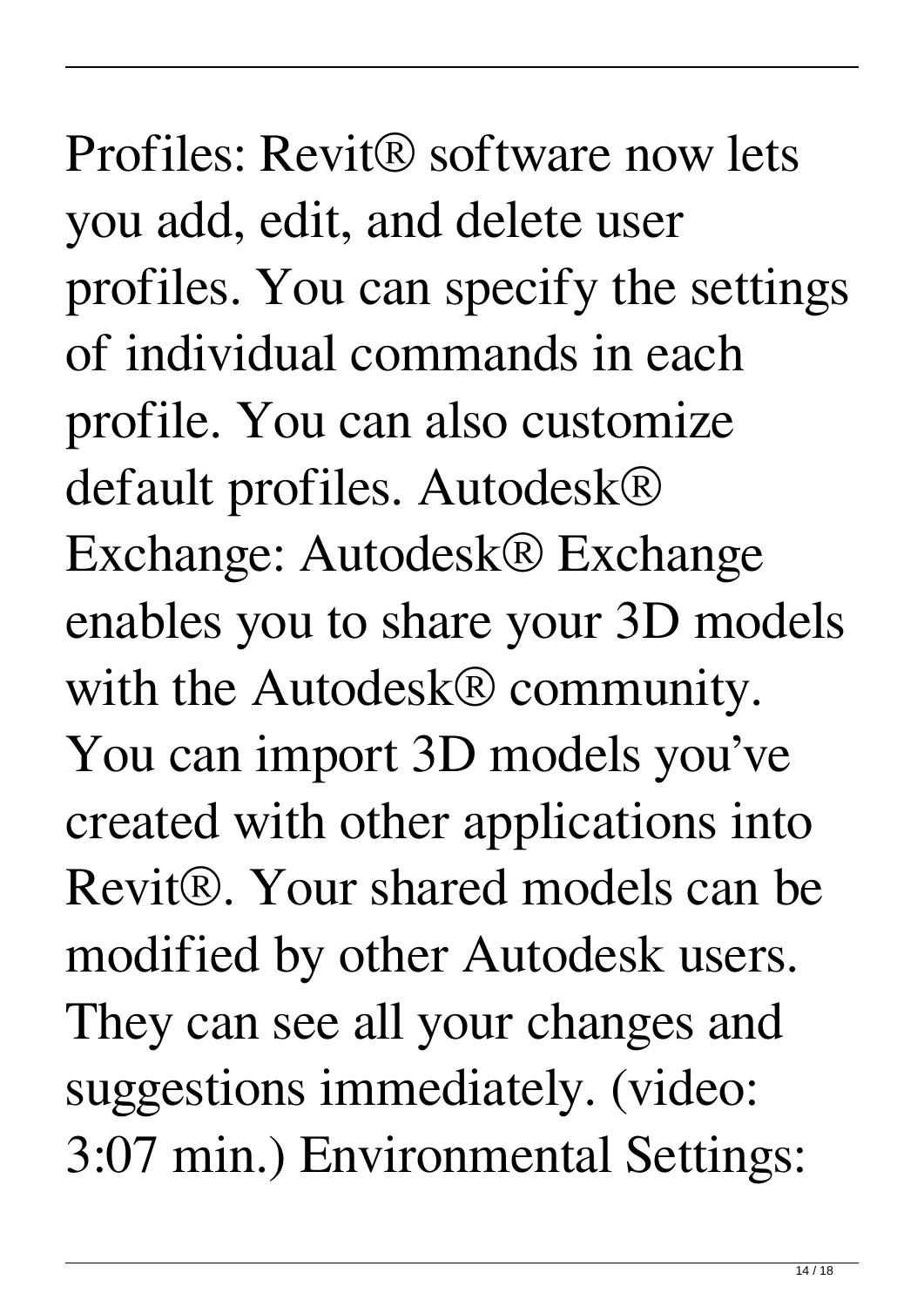Get your site ready for projects. Reduce and conserve your footprint. Automatically set up your space with default settings. Adjust your environmental settings from your project folder. (video: 2:13 min.) Location Manager: Choose and track locations all in one place. Create location definitions for a range of uses, including garden centers, library branches, and office locations. Automatically create and update location information. Find and move to the correct location, even when your database is disconnected. Add, move, and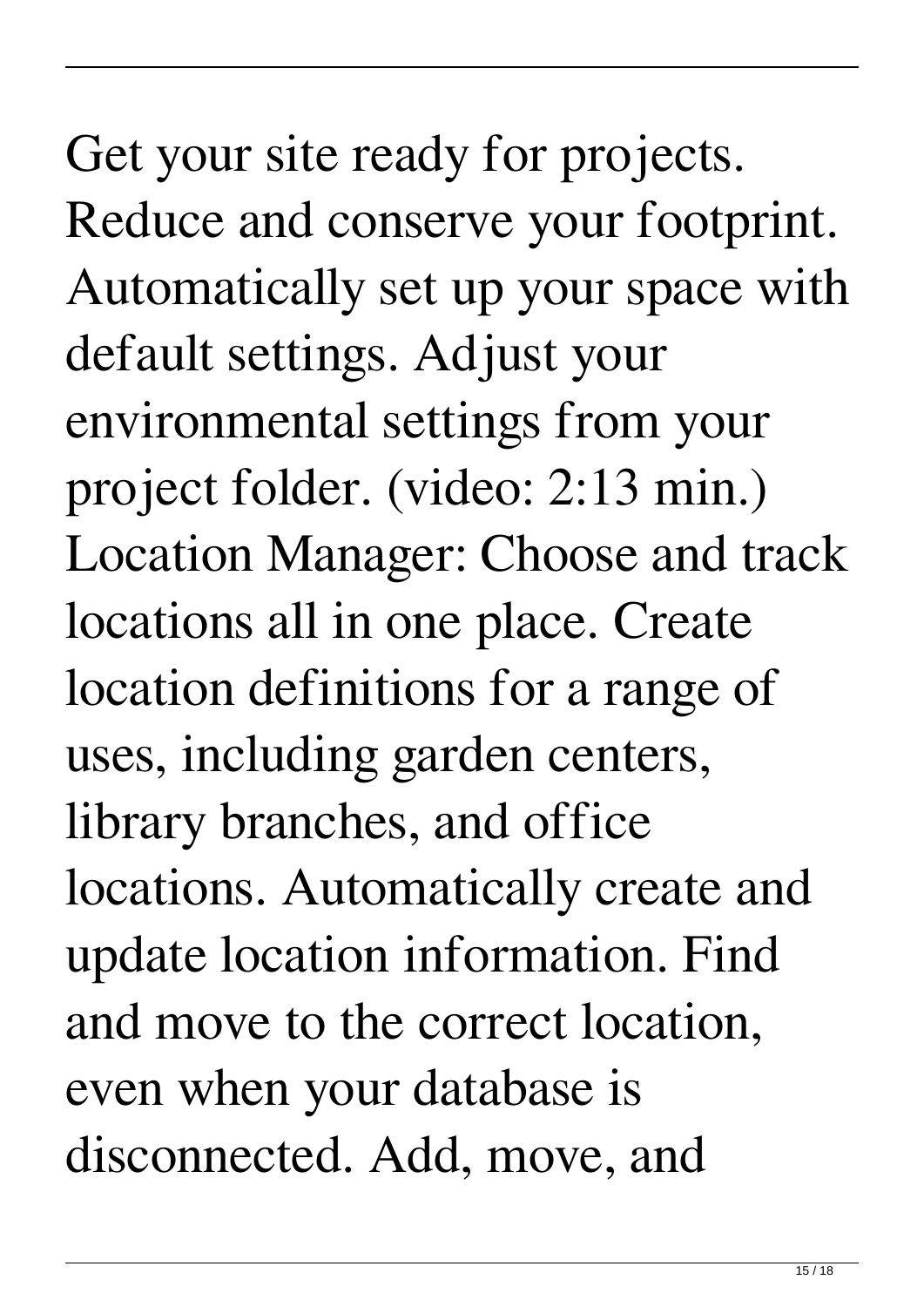rename locations as needed. (video: 2:34 min.) Built-in Architectural Formulas: Get new formulas in the ribbon with the new built-in Architectural Formulas. Turn the height of a roof into a cost or area calculation with a single click. Easily calculate the footprint and area for a building. See the pricing of items, like windows and doors. (video: 1